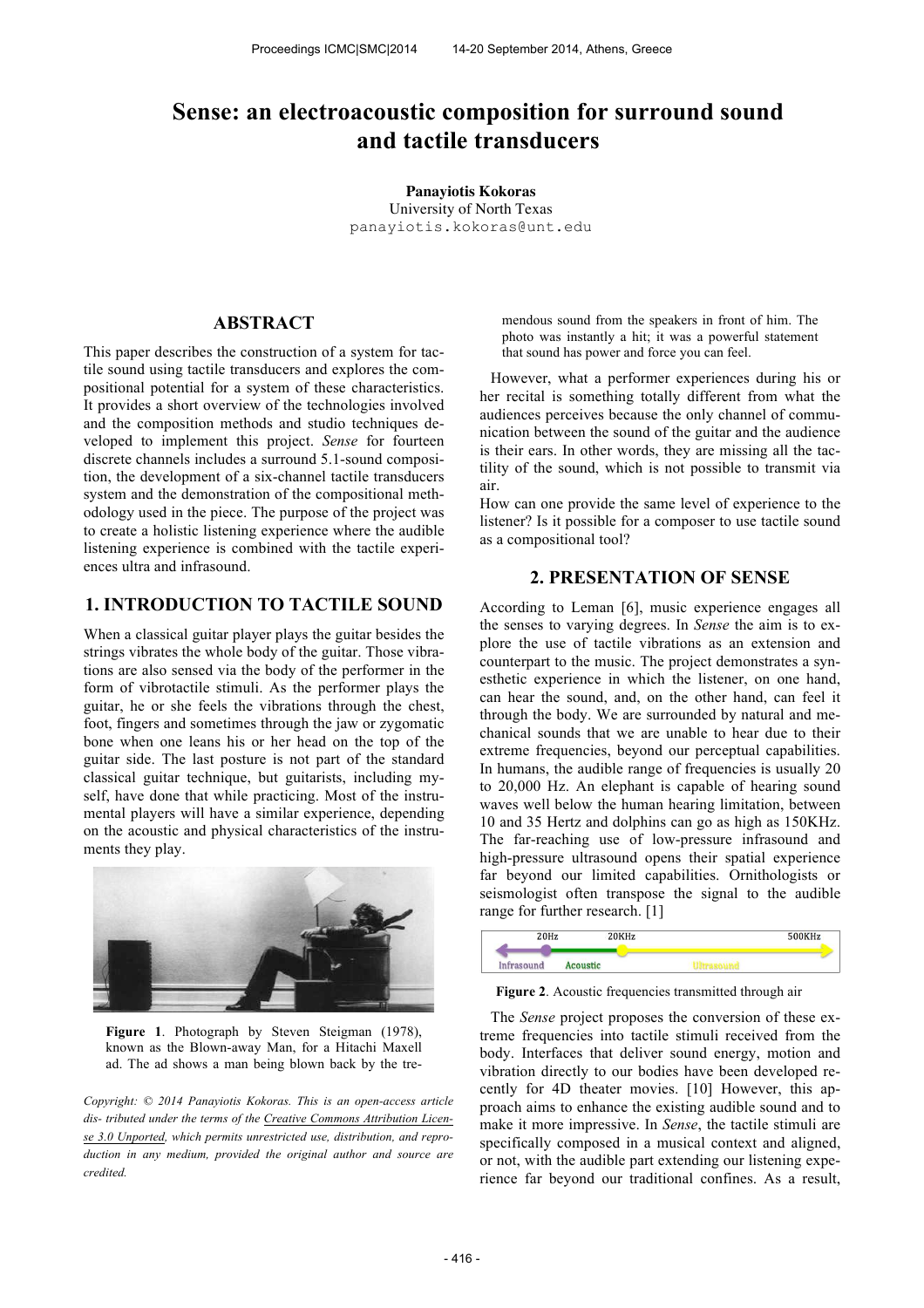inaudible soundscapes are revealed that have not been heard before, let alone, in a musical context. As a result, the listening experience is a composition of both audible musical sounds as well as structured tactile energy, feeling direct throughout the body.

For this novice compositional approach, there is very limited literature investigating compositional techniques aimed to support the functional integration of tactile stimuli with audio in a musical context. [11] In the piece, I have developed compositional strategies and audio manipulation tools through a composed score. Thus, I was able to control and integrate into the work infrasound and ultrasound material. Both of them were converted into tactile stimuli in a coherent and functional way that were contributed musically and equally to the audible part of the composition. For instance, a soft resonant midrange drone was combined with soft accelerating tactile vibrations, or a highly rhythmical audible phrase was combined with air-born ultrasound tactile sensation of centrifugal motion that was the structural vehicle to move the piece to the next section.



**Figure 3**. A visitor listens *Sense* on an early prototype of the chair at the Perot Museum in Dallas, Texas.

In order to test and explore the above compositional concepts, I have developed a simple interface with emphasis to tactile properties of the sound. This interface integrates into a customized chair with various types of tactile linear actuators<sup>1</sup> and transducers. Especially for the very high frequencies, above the human hearing range, I use a number of ultrasonic transducers. They generate a strong pressure field that can be sensed by the skin as tactile vibrations. The pressure field resembles the frequency structure and rhythmic characteristics of a part of the composition that is not audible otherwise. Ciglar [1] says, "…the hypersonic audio signal is directly mapped onto the tactile domain. As a consequence of soundwave propagation through air, an interesting side effect occurs."

# **3. THE FIVE PATHWAYS TO PERCEIV-ING SOUND**

In addition to the sound perception through our ears, experiments by Bolanowski [2] have identified four channels that mediate tactile (mechanoreceptive) sensation. The four channels work in conjunction at threshold to

 $\overline{a}$ 

create an operating range for the perception of vibration that extends from at least 0.4 to greater than 500 Hz. The four main sensation mechanisms are:

- [1] Through the Cochlea via bone conduction
- [2] Through the skin via tactile sound reception
- [3] Through the deep tissue via movement
- [4] Through the skeletal joints via movement

For each of the four different paths, a particular transducer has been used at a specific frequency range. The range of the classification and function of the cutaneous mechanoreceptors is described by Bolanowski, [2] Weinstein [12] and Wilska [13].

| Pathway                                                 | <b>Transducer</b>                                           | Range                           | <b>Sense</b>     |
|---------------------------------------------------------|-------------------------------------------------------------|---------------------------------|------------------|
|                                                         | Type                                                        |                                 |                  |
| Through the                                             |                                                             |                                 |                  |
| Cochlea via                                             | Cochlear Tran-                                              | Audible                         | $Con-$           |
| bone conduc-                                            | ducer                                                       | range                           | ductance         |
| tion                                                    |                                                             |                                 |                  |
| Through the<br>skin via tactile<br>sound recep-<br>tion | Ultrasonic<br>Tranducer                                     | Inaudible<br>range              | Touch            |
| Through the<br>deep tissue via<br>movement              | <b>Tactile Sound</b><br>Transducers                         | In/Audibl<br>e, Infra-<br>sonic | Kines-<br>thetic |
| Through the<br>skeletal joints<br>via movement          | Tactile Sound<br>Actuators                                  | Inaudible<br>range              | Haptic           |
| Through the<br>ears via air-<br>transmission            | 5.1 Speakers or<br>stereo head-<br>phone reduced<br>version | Audible<br>range                | Hearing          |

**Table 1.** The table above shows the five pathways to perceiving sound, the type of transducer implemented in each case for the *Sense* project, the frequency range and the sense involved.

According to Weinstein [12], the sensitivity of tactile perception on our body differs significantly depending on the location. Other parameters that affect the sensitivity are the sex and the temperature.



**Figure 4**. Wilder Penfield's Sensory homunculus.

The figure above shows what a man's body would look like by visualizing the proportional sensory perception mapping of the body surfaces in the brain.

<sup>&</sup>lt;sup>1</sup> Linear actuators are piston-like electromagnetic devices that transmit motion in a direct fashion rather than transferring vibrations.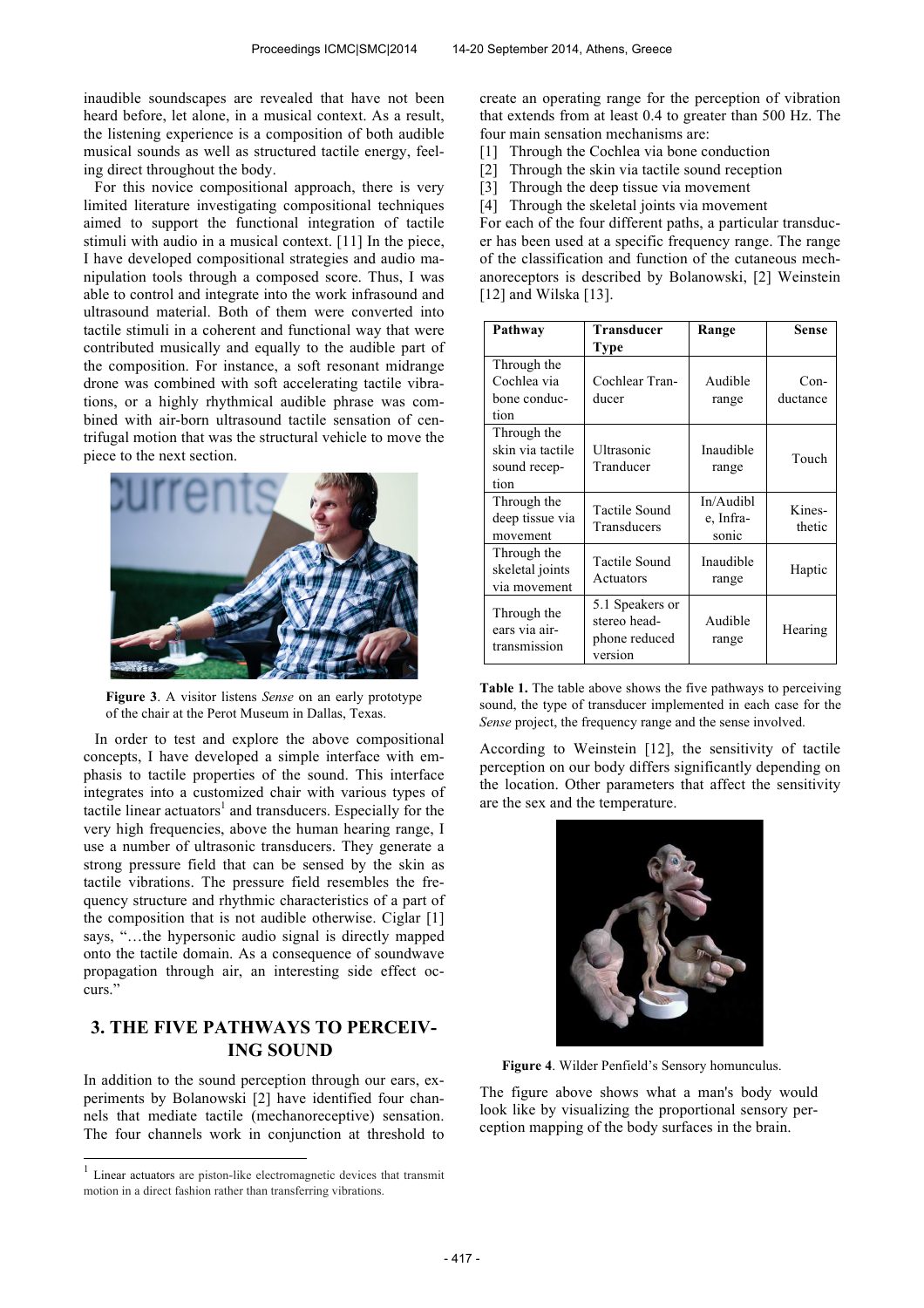# **4. TOWARDS A HOLISTIC LISTENING EXPERIENCE**

The customized chair consists of one tactile actuator transducer in the front and one in the back, one tactile transducer on the seat and one at the back, one ultrasonic transmitter for the left palm and one for the right, respectively. In addition, there is a 5.1 system that surrounds the chair and a pair of cochlear headphones. The cochlear headphones transmit the sound through bone conduction directly to the inner ear. For the headphones audio, a stereo reduction of the 5.1 versions has been realized.



**Figure 5**. Illustration of the chair and the placement of the tactile actuators and transmitters.

All of the transducers were purchased from specialized shops except the ultrasonic transducer that I was unable to find a commercial one. As a result, I implemented my own using eighty ultrasound transducers arranged on a parabolic dish surface following the paradigms of Ciglar [3] and Hoshi [5]. The acoustic energy of all of the transducers was focused at the center of the dish, about 10 inches high. The beam was sensed as a tactile sensation of the sound waves via the skin of the palm and the fingers.

#### **4.1 Software**

For demonstration purposes only, I have developed a reduced version, which displays the audible sounds separately in the middle of the figure below, shows the ultrasonic sounds at the top, and mixes together the infrasonic soundtracks at the bottom.

Part of the goal was to use only audio signal to compose and control the piece. Thus, the whole project has been developed using a standard DAW at 192kHzsampling rate and 24-bit depth. The first six tracks used only the human frequency range. The Cochlear 1 and 2 channels used a stereo reduction of the 5.1, covering the same frequency range but projected by the cochlear headphones and sensed via bone conduction.



**Figure 6**. Max6 patch implementation of the three different sound ranges: infrasound, audible sound and ultrasound.

Both of the pathways play the same music. The advantage of this system is that it provides more depth to the listening experience because the listener hears at the same time via bone conduction and air transmission.

| Cubase 6.5 Project by Panayiotis                   |   |
|----------------------------------------------------|---|
| $\overline{u}$<br>$\circledcirc$<br>Touch          | K |
| <b>IRI IWI</b><br>Imi Isl                          | × |
| 5.1L<br>m<br>s                                     | 7 |
| 5.1C<br>m<br>$\mathbf{S}$                          |   |
| 5.1R<br>s<br>m                                     |   |
| 4<br><b>5.1 LFE</b><br>m<br>s                      |   |
| 5<br>$5.1$ Ls<br>m<br>s                            |   |
| 6<br>$5.1$ $Rs$<br>s i<br>m                        |   |
| Cochlear 1<br>S<br>m                               |   |
| Cochlear 2<br>m<br>s                               |   |
| ٥<br>Ultrasound 1<br>$\mathbf{m}$<br>s             |   |
| 10<br>Ultrasound 2<br>m<br>G                       |   |
| п<br><b>Transducer 1</b><br>$\mathbf{S}$<br>m      |   |
| E<br><b>Transducer 2</b><br>m                      |   |
| Ŧ<br>Infrasound 1<br>m                             |   |
| 14<br>Infrasound <sub>2</sub><br>m<br>$\mathbf{s}$ |   |
|                                                    |   |

**Figure 7**. DAW track arrangement for *Sense*

The other two tracks (ultrasound) drive the two custommade Ultrasound transducers. The audio material is specially composed to deliver tactile sensation to the palms of the listener. The output of the tracks routed to an amplitude modulation effect with center frequency at 40kHz [3]. That step was necessary to make possible the tactile sensation on the palms from the ultrasonic transducer. The rest, four tracks, were playing frequencies below 20Hz or up to 500Hz in some cases. Similarly, the tracks were specially composed not to be heard but to be felt as tactile vibrations.

### **5. CONCLUSIONS**

The aim of *Sense* project was firstly to develop an environment where the listener will have a similar experience as a performer. Secondly, I investigated different compositional strategies to inform the listener's brain using all the sensory paths that enable us to feel the sound. A detailed technical and compositional analysis of the tech